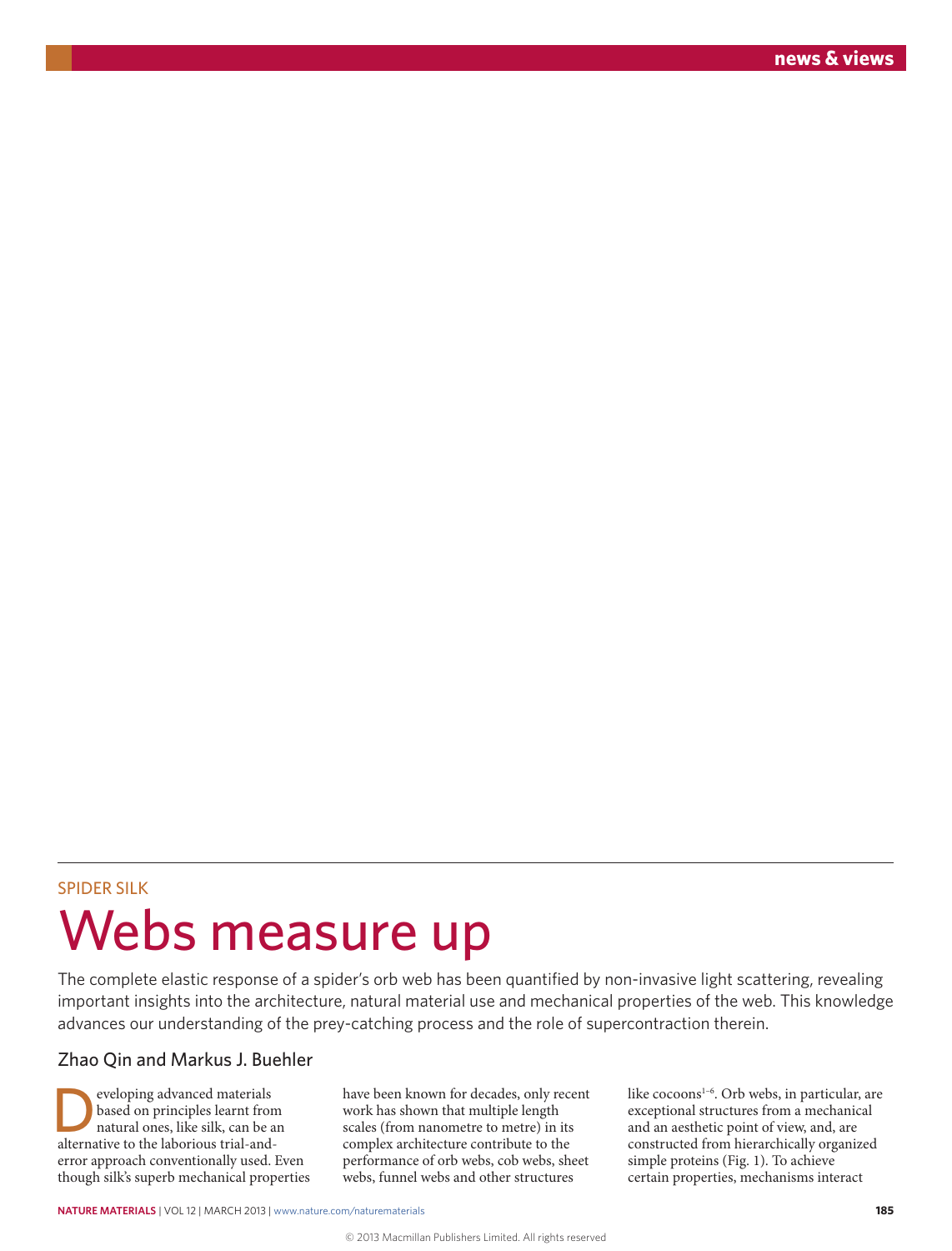synergistically across many length scales. For example, the molecular arrangement of beta-sheet crystals combined with a semi-amorphous protein phase at the nanometre scale enables the characteristic nonlinear stiffening response of spider silk — becoming more rigid as the material is stretched — which, in turn, ensures an orb web's consistent load capacity in spite of the presence of defects<sup>5,7</sup>.

Although the geometry of different types of web has been measured using optical methods1–6, most material property assessments are limited to individual silk fibres, and rarely consider the properties of silk materials in their natural arrangement. This *in situ* measurement is important, however, because a spider web consists of at least five different types of silk<sup>8</sup> with different functions, including radial and spiral threads, the junctions between individual threads in a web, and the web's anchorage to the environment<sup>9</sup>. The lack of a complete assessment of the mechanical properties is, in part, a consequence of the fibres' small diameter, and because conventional tests are typically limited to tensile force applied in the fibre direction.

Now, writing in *Nature Materials*, Yarger and colleagues report an intriguing analysis using non-invasive, non-destructive Brillouin light scattering to obtain stiffness tensors, from which the material's elastic responses to forces with any direction and magnitude can be computed<sup>10</sup>. Brillouin light scattering uses laser-light refraction to measure the propagation velocity of elastic waves in a material, and hence, enables the calculation of stiffness. Yarger and colleagues spatially map the stiffness tensor of part of an orb web (Fig. 1) without deforming or disrupting it, and also provide the stiffness changes that happen with supercontraction, which occurs when dry silk fibres are exposed to moisture<sup>11</sup>. Although it is already known that exposure to moisture causes molecular-level changes in silk $11$ , the mechanical implications need to be probed in the context of the web architecture, connecting the scales.

Yarger and colleagues map the stiffness of the dragline, viscid silks and silk junctions that belong to the same orb web and provide quantitative information about the altered elasticity of the silk threads before and after exposure to moisture. The identification of the web's stiffness tensor helps to answer several questions, in particular, about the mechanical response of silk materials and how they play together in a web. Using these data, it is possible to predict the mechanical response of an orb web under gravity loading as a result of morning dew, including the effects on web stiffness and vibration signal transfer<sup>12</sup> (Fig. 2). Signal transfer is important because spiders have poor eyesight and rely on vibration signals to orient themselves and identify prey. The presence of water droplets leads to deformation of the web exerted by gravity forces (Fig. 2), but also leads to supercontraction, which increases the stiffness of the threads by more than 40%. Using the measured data, and by comparing hypothetical webs built from dry silk and wet silk — both exposed to the same gravity loading — it can be seen that the greater stiffness of wet silk reduces the deformation



**Figure 1 |** A schematic diagram of a *Nephila clavipes* spider web model and its experimental investigation using Brillouin light scattering. **a**, The snapshot of the web model is taken as the peripheral spiral thread is hit by prey (grey sphere). A section of the web has been magnified to show the different types of silk used to construct a web. **b**, A schematic view of the molecular structure of silk, showing a nanocomposite of crystalline (yellow) and semi-amorphous (multicoloured) domains, which includes a diagrammatic representation of the Brillouin light scattering approach used to calculate the stiffness tensor of silk. The results are used in a simple web model<sup>5</sup>, where the stiffnesses of the radial, spiral and junction threads reflect the measurements by Yarger and colleagues.

of the web (the largest deflection in the direction of gravity is reduced by almost 17%) (Fig. 2c). This analysis suggests that a web built overnight in dry conditions might benefit from morning dew as it stiffens. Furthermore, comparing the characteristic and duration of vibration signal transfers from the web peripheral edge (a likely location of captured prey) with the web centre (Fig. 1) before and after exposure to moisture, shows that signals have a higher vibrational frequency after exposure. Moreover, the signal transfer time is shortened by more than 22% under moist conditions, whereas the vibration amplitude in the centre remains on a similar level. Hence, the presence of moisture not only leads to a more rigid web, but may also make the spider more easily aware of the location of prey.

Further experimental and modelling work is necessary, but these examples illustrate an application of this investigation that shows how spiders may take advantage of a molecular mechanism (supercontraction) that improves the responsive nature of the web at the macroscale, for catching prey. Also, it demonstrates how the material can be important in understanding the ecology of spiders<sup>12</sup>, which opens avenues for investigations at the interface of biology and materials science.

Although the spatial resolution of Brillouin light scattering is limited by the laser spot size of about 1 μm (which is larger than the thinnest silk fibres of several hundreds of nanometres), it can precisely map the mechanical properties of a sufficiently large portion of the web to grasp its global mechanical behaviour. Other aspects are interesting and open avenues for future work. For example, the study correlates the stiffness of silk with the relative crystallinity of the proteins that make up the fibres, where greater crystallinity leads to higher stiffness<sup>13</sup>. It would be interesting to investigate the link between the amino acid sequence and the molecular structure of silk to the mechanical properties of webs and other macroscale architectures, like cocoons or funnel webs. Understanding these relationships provides tremendous potential for fabricating new 'designer biomaterials'. One of the advantages of silk is that it is biocompatible and can be used to engineer materials that direct cells to respond in particular ways, such that defined tissues can be grown. Further studies could also be carried out to better understand the structural composition of silk fibres, for example, exploring their fibrillar structure, or assessing the mechanical properties of coating proteins that are applied to fibres